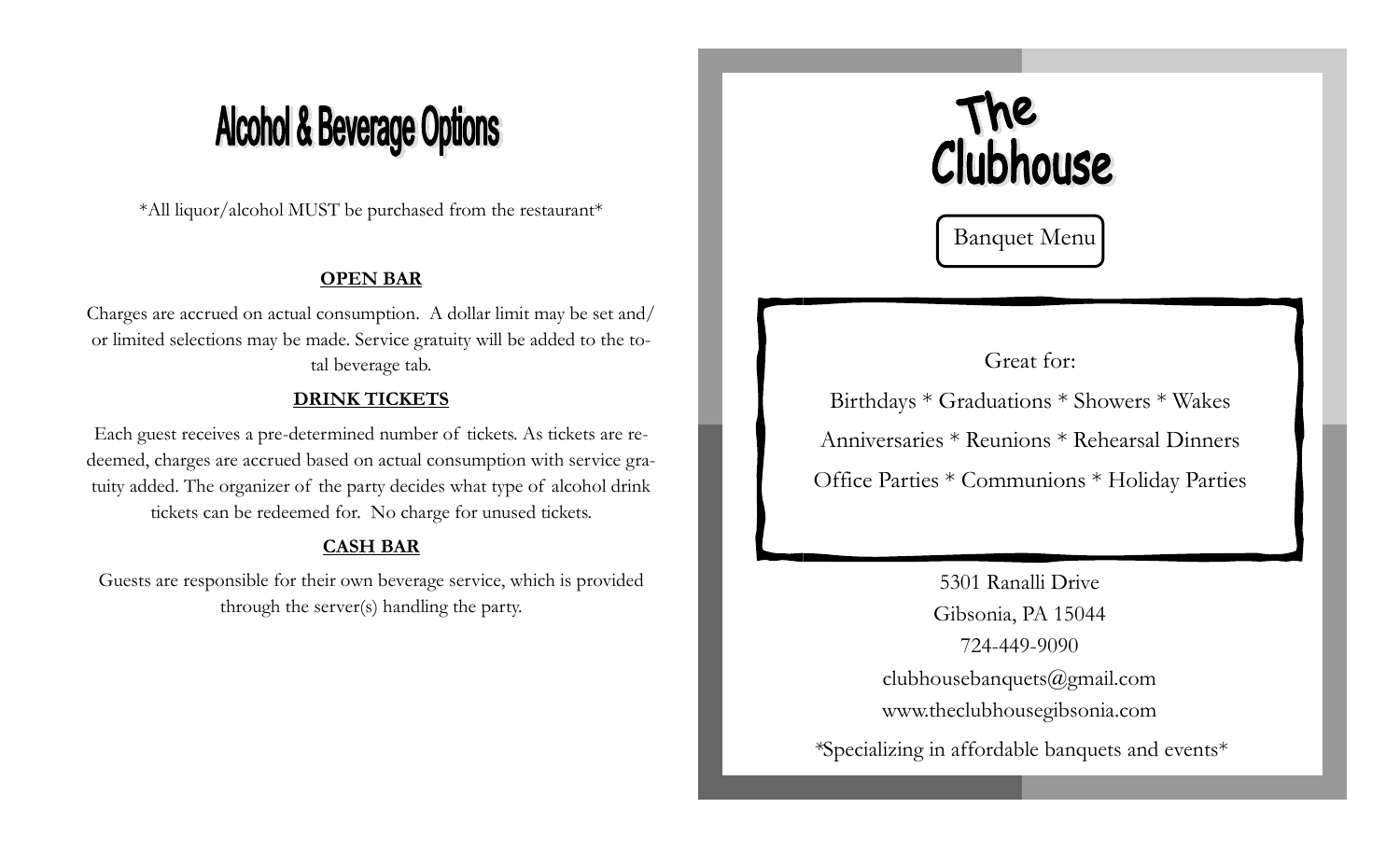#### **Banquet Menus:**

All banquet menus, room arrangements and other details pertaining to your event should be submitted to the Banquet Manager at least 3 weeks prior to your event. This will ensure proper coordination of your event. Our facility must supply all food and beverages, with the exception of a pre-approved dessert. All food and beverage is subject to sales tax and a service gratuity.

#### **Minimums & Guarantees:**

An exact, final attendance must be supplied to the Banquet Department at least 7 days prior to your event. If the final guarantee is not received by the Banquet Department 7 days prior, the expected number of guests will serve as the guarantee. The guaranteed number will be reflected on the final bill unless counts increase after the guarantee has been made.

A minimum of 20 paying guests is required to reserve the banquet room. If your guest count falls lower than 20, your final bill will reflect 20 guests. A paying guest is any guest over the age of 4. Children 3 and under are free off of the selected buffet. Children ages 4-10 are \$3.00 off of the chosen menu selection. Our rooms are free of charge for a 3 hour time period and with a buffet selection chosen from this menu. The room may be rented for longer. Please ask about charges pertaining to longer rental periods.

Our buffets are out and unlimited for 1 hour. Any remaining event food remains with the restaurant due to extended food temperatures and holding conditions.

#### **Decorations:**

In order to prevent damage to the property, decorations may not be affixed to the walls with any adhesives. If damage does occur, the booking party assumes liability. Decoration time is 30 minutes prior to the event.

#### **Liquor Liability:**

All alcohol must be purchased from the restaurant. We will request proof of age of any person who appears to be under 30 years of age. We reserve the right to refuse to serve any individual that appears to be intoxicated.

#### **Deposits / Payments:**

A \$100 deposit is required to secure a room. All deposits are non-refundable. Final payment is due the day of the event. We cannot provide separate checks in the banquet room for food. Cash or credit card is accepted. No personal checks can be accepted for final payment.

**All Buffets come with fountain soft drinks, coffee and tea.**

**\*\*All prices are subject to change\*\***

#### **The Rise and Shine Buffet \$13.99 per person**

**Scrambled Eggs, Bacon, Sausage, Home Fries, French Toast Sticks, English Muffins, Fresh Seasonal Fruit and Danish.**

**Includes Coffee, Tea, Orange Juice & Soft drinks**

#### **Specialty Italian Pasta Bar \$22.99 per person**

Pick 1 of the following:

Chicken Parmesan, Lemon Chicken Romano, Chicken Marsala or Greg's Tuscan Chicken

Pick 4 of the following:

Italian Meatballs / Italian Hot Sausage with Peppers and Onions

Cajun Chicken Penne Pasta / Shrimp Scampi / Vegetarian Pasta Primavera /

Tortellini Alfredo / Stuffed Shells (Marinara or Florentine)

Also includes a Tossed Salad and Fresh Rolls with Butter

**Picnic Style Buffet \$20.99 per person**

BBQ Pulled Pork, Hot Dogs and Hamburgers

Served with 2 of the following-

A tossed salad, macaroni and cheese, pasta salad, potato salad,

coleslaw, or fries.

#### **Pizza, Wing & Salad Buffet \$16.99 per person**

**Our traditional cheese pizza and wings tossed in your favorite choice of sauce Choose 2 sauces~ hot, mild, ranch, Carolina BBQ, bourbon BBQ, lounge licker garlic parmesan, hot ranch, wet or dry rub cajun. Choice of tossed or Caesar salad.**

**Add pepperoni for an additional \$1 per person**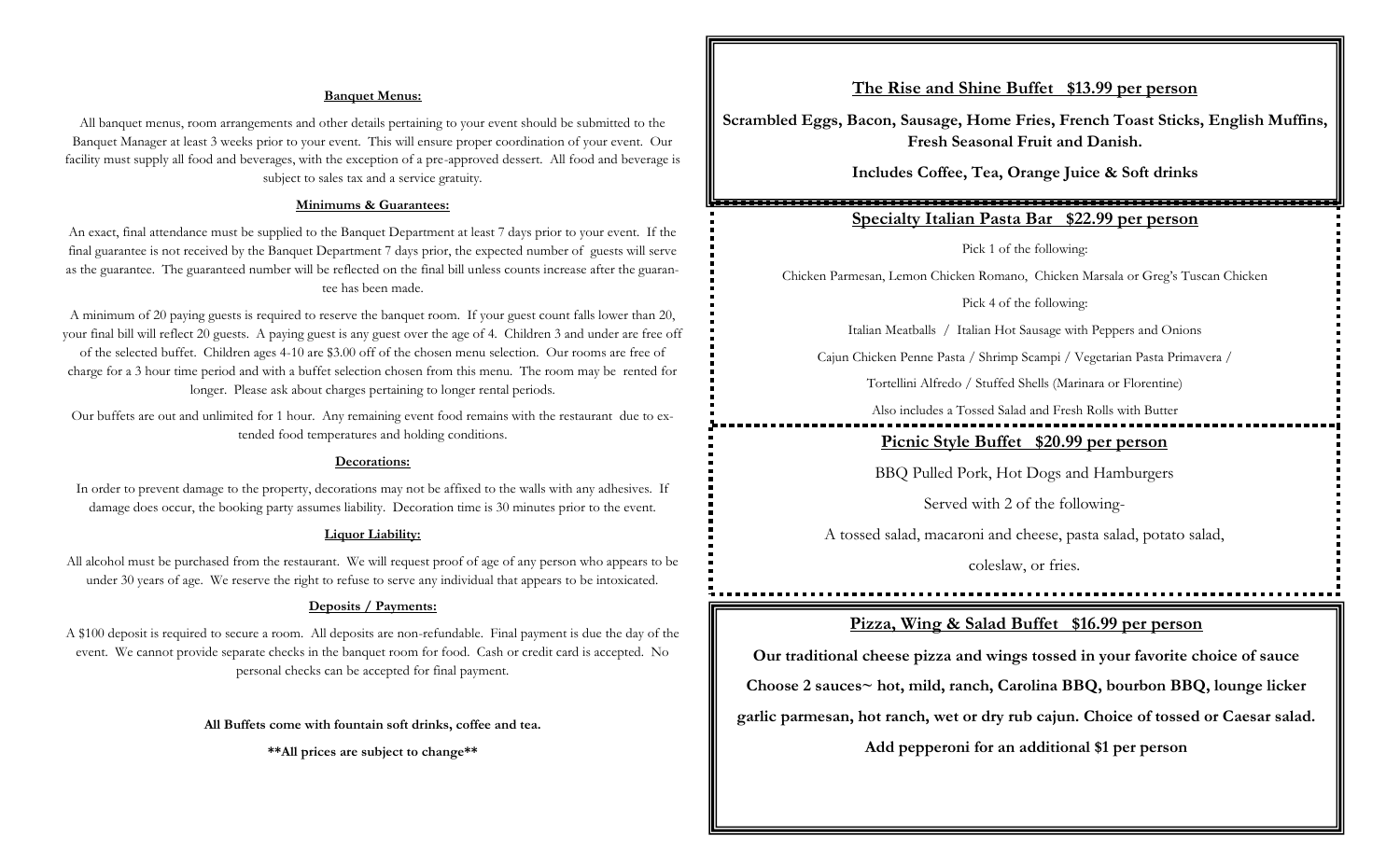# **Hot Buffet Options**

**Two Entrées \$20.99 per person - Your Choice of 1 Entrée from Tier 1 & 1 Entrée From Tier 2 Three Entrées \$22.99 per person - Your Choice of 1 Entrée from Tier 1 & 2 Entrée's From Tier 2 Four Entrées \$24.99 per person - Your Choice of 2 Entrée's from Tier 1 & 2 Entrée's From Tier 2**

#### **Main Entrées For Tier One: Main Entrées For Tier Two:**

\*Lemon Chicken Romano \*Sausage and Peppers with Italian Rolls \*Homestyle Boneless Fried Chicken \*Cheese Stuffed Shells with Marinara \*Beef Tips Burgundy with Noodles \*Stuffed Chicken Breast with Gravy \*Roast Beef (Au Jus or Mushroom Gravy) \*Parmesan Crusted Grouper \*Chicken Parmesan \*Baked Penne \*Chicken Marsala \*Italian Meatballs with Rolls \*Baked English Cod \*Swedish Meatballs with Noodles \*Breaded Fried Cod \*Fried or Grilled Chicken Tenders \*Greg's Tuscan Chicken \*Pasta Primevera \* Roasted Turkey with Gravy over Stuffing \*Pulled Pork with Rolls

#### **Starches & Vegetables:**

Includes your choice of 2

(Add an additional starch OR vegetable for \$2.00 per person)

\*Twice Baked Potatoes \*Broccoli (Buttered or Au Gratin) \*Mashed Potatoes with Beef or Chicken Gravy \*Honey Glazed Carrots \*Mac "N' Cheese \*Green Beans (Buttered or Almondine) \*Parsley Buttered Red Potatoes \*Buttered Corn \*Honey Glazed Roasted Red Potatoes \*Vegetable Medley

**\*\*All hot buffets include your choice of tossed salad or caesar salad,** 

**fresh rolls with butter, condiments, dressings, coffee, tea & soft drinks\*\***

# **Breakfast Options**

#### **Corporate Morning Meeting Options**

Rooms are available Wednesday through Friday starting at 9:00am with a maximum use of 6 hours. Anything over 6 hours will incur a \$50 per hour room fee. Buffet style menu or off menu lunch is required for each guest in attendance or room fee will apply.

**Grab-N Go Continental Breakfast** - 10.99 per person

Coffee, Tea, Orange Juice, Fresh Seasonal Fruit, Bagels with Cream Cheese, Assorted Pastries & Donuts

### A la Carte Breakfast Options

Coffee, Tea, Soft Drink Station Set-Up in the morning for a meeting

\$2.50 per person Bagels with Cream Cheese  $\sim$  \$15.99 per dozen Assorted Donuts or Danish  $\sim$  \$13.99 per dozen Assorted Muffins  $\sim$  \$13.99 per dozen English Muffins  $\sim$  \$13.99 per dozen Fresh Fruit Bowl (Serves 10-12) ~ Seasonal Market Price